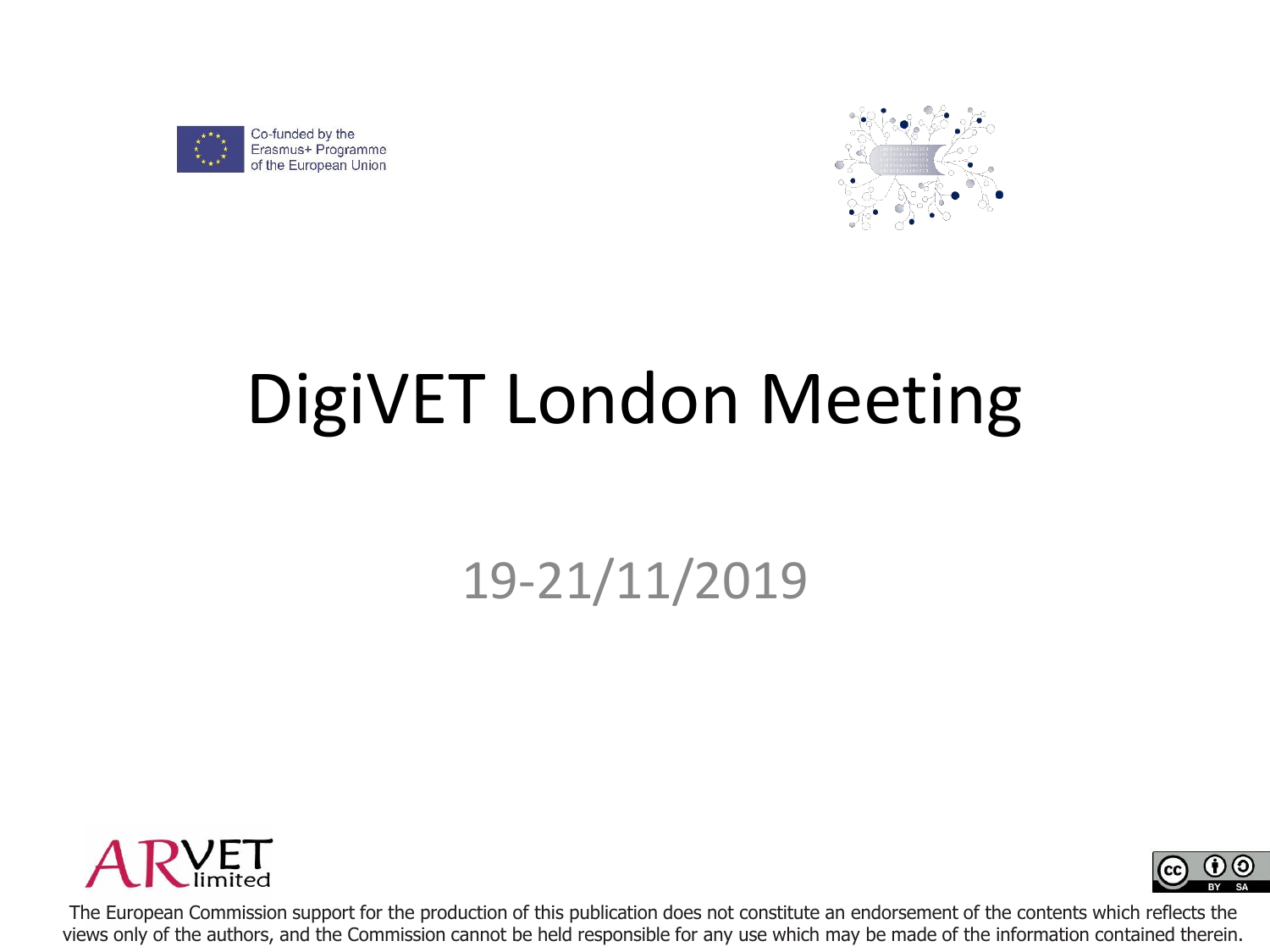### **Digitalisation and Industry 4.0 in UK - Overview**





**Drivers**



2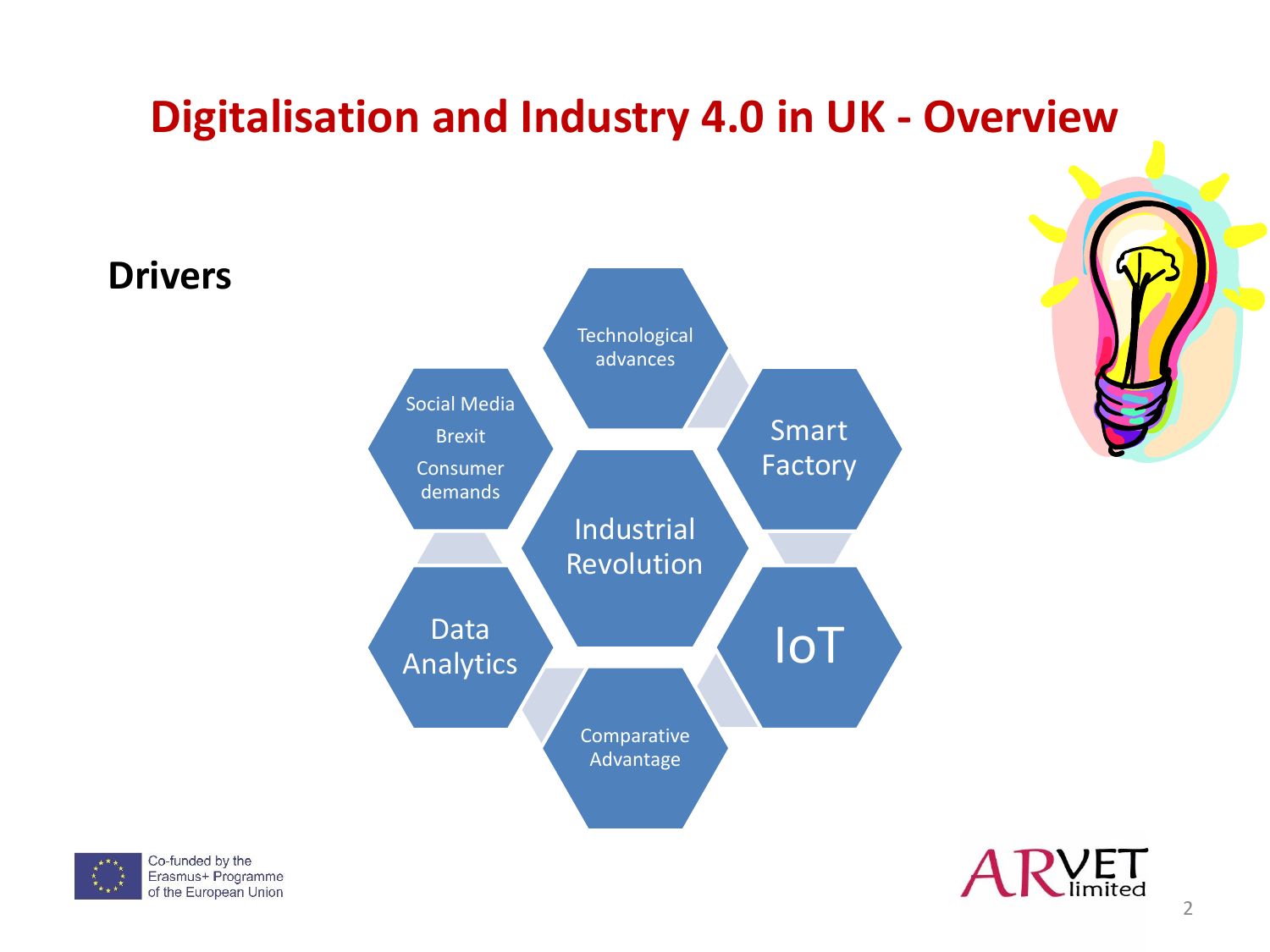## **Digital Strategy UK – govt vision**

### 7 Pillars

Data management unlocking potential of data across UK

> Digital govt taking lead in digitalisation e.g. taxation

Co-funded by the Erasmus+ Programme of the European Union Digital skills promotion access to free basic

**Connectivity – building UK wide digital infrastructure e.g. 5G and Labour announcement of FREE Broadband**

> Cyber security making UK a safe online space

digital skills Digital sectors – making UK an attractive place to start digital business

> Wider Economy helping all businesses to achieve digital capacity

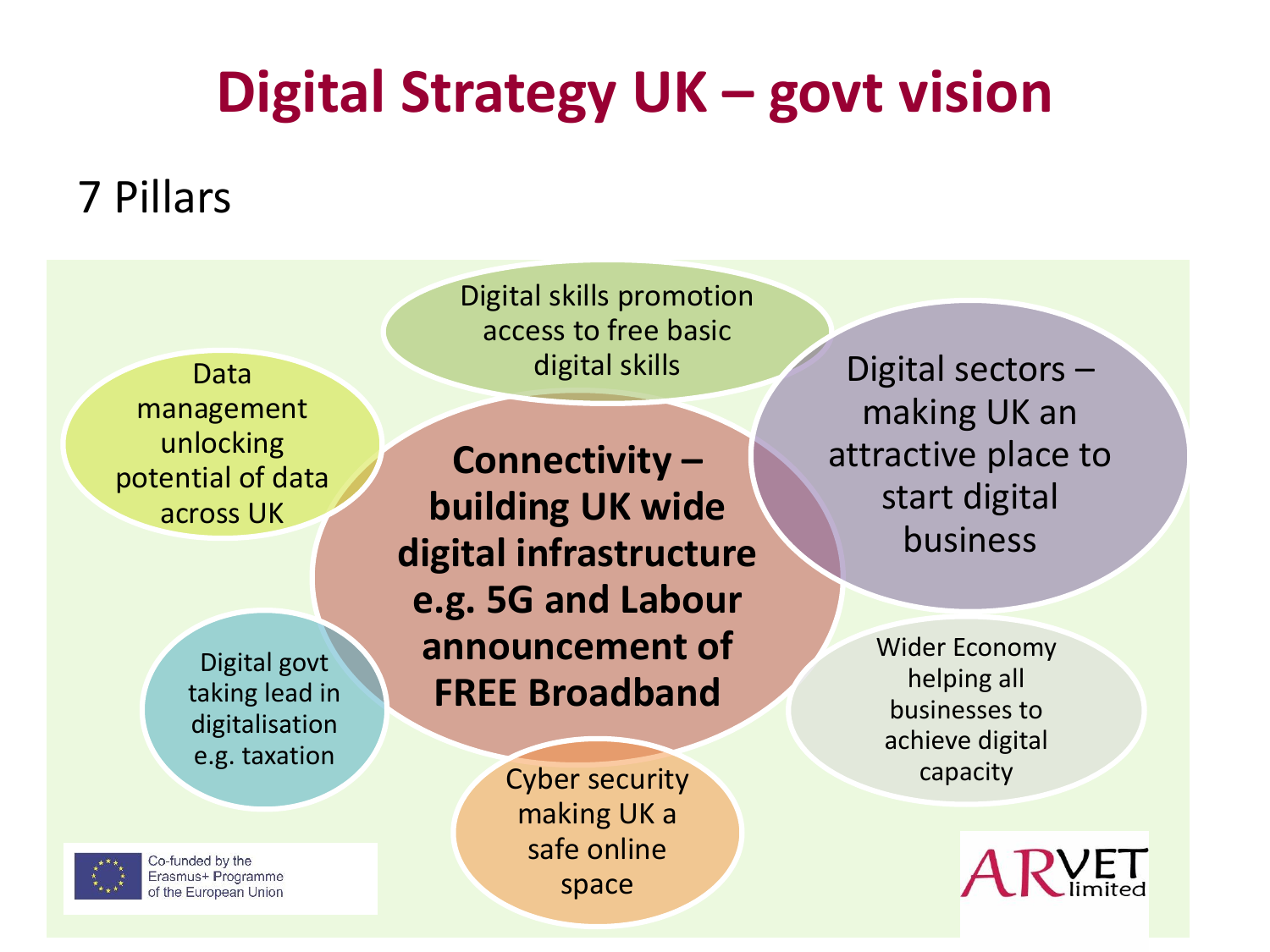### **Digitalisation and Industry 4.0 in UK - Progress**





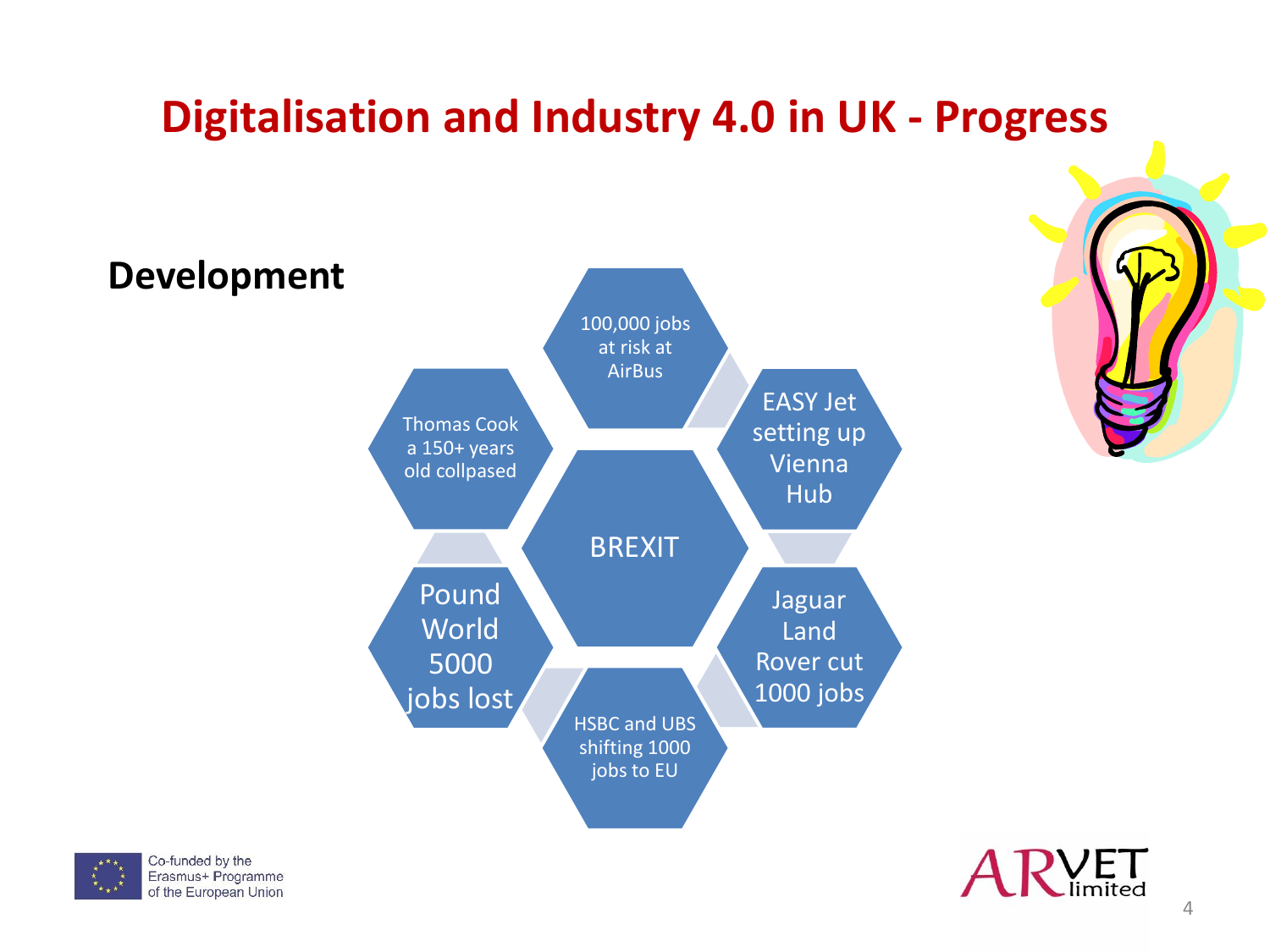# **Potentials for UK in i4.0**

#### **Made Smarter Report (2017) Prof Juergen Maeir, CBE CEO Siemens UK**

• £445 billion; 175,000 jobs by 2025

#### **Workforce of the Future by 2030 as predicted by PwC**





Co-funded by the Erasmus+ Programme of the European Union

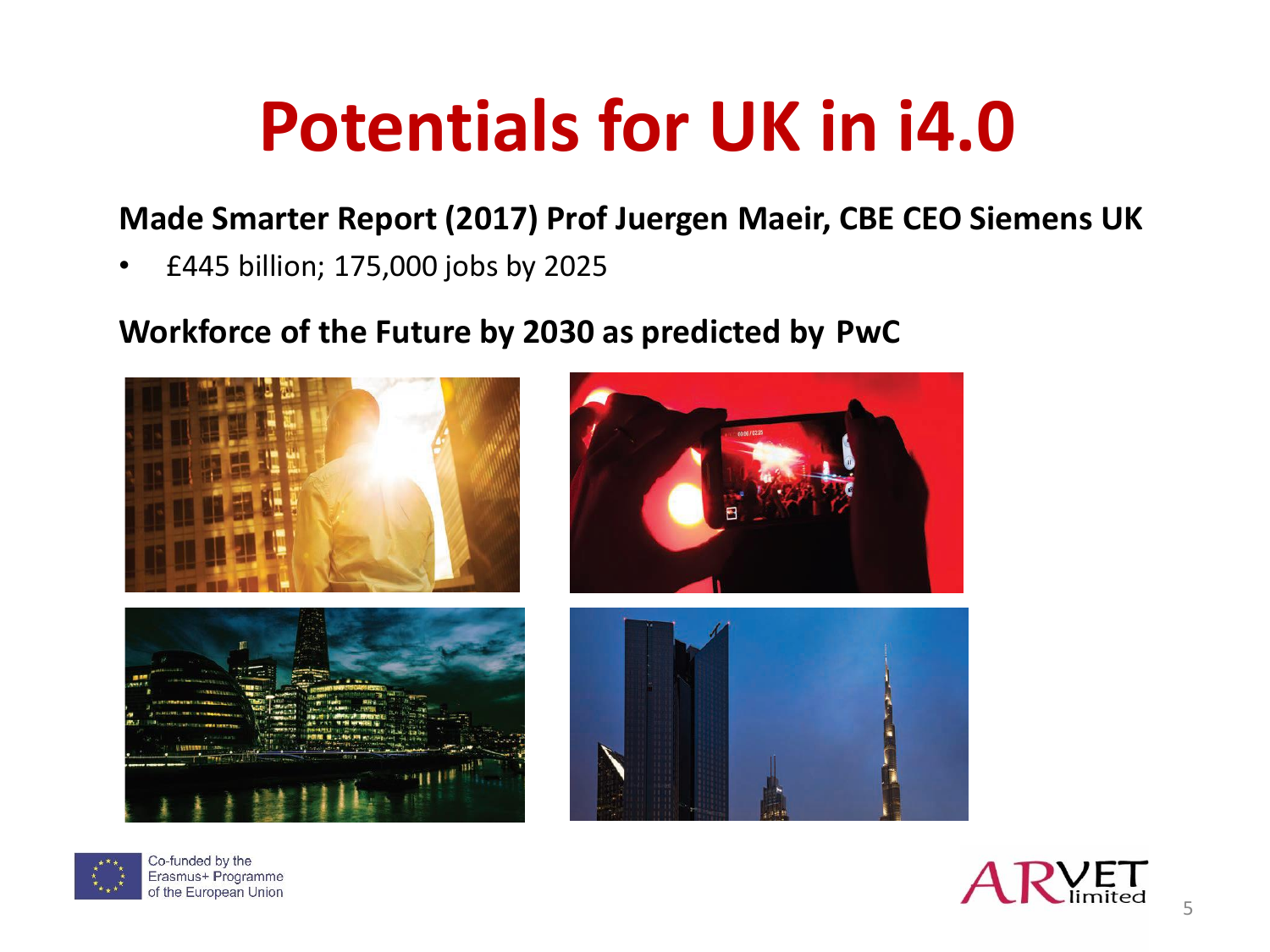## **Need for UK to be part of International Business & Community**

- Ideas the world's most innovative economy
- People good jobs and greater earning power for all
- Infrastructure a major upgrade to the UK's infrastructure e.g. 5G & broadband
- Business environment the best place to start and grow a business
- Places prosperous communities across the UK, especially the North



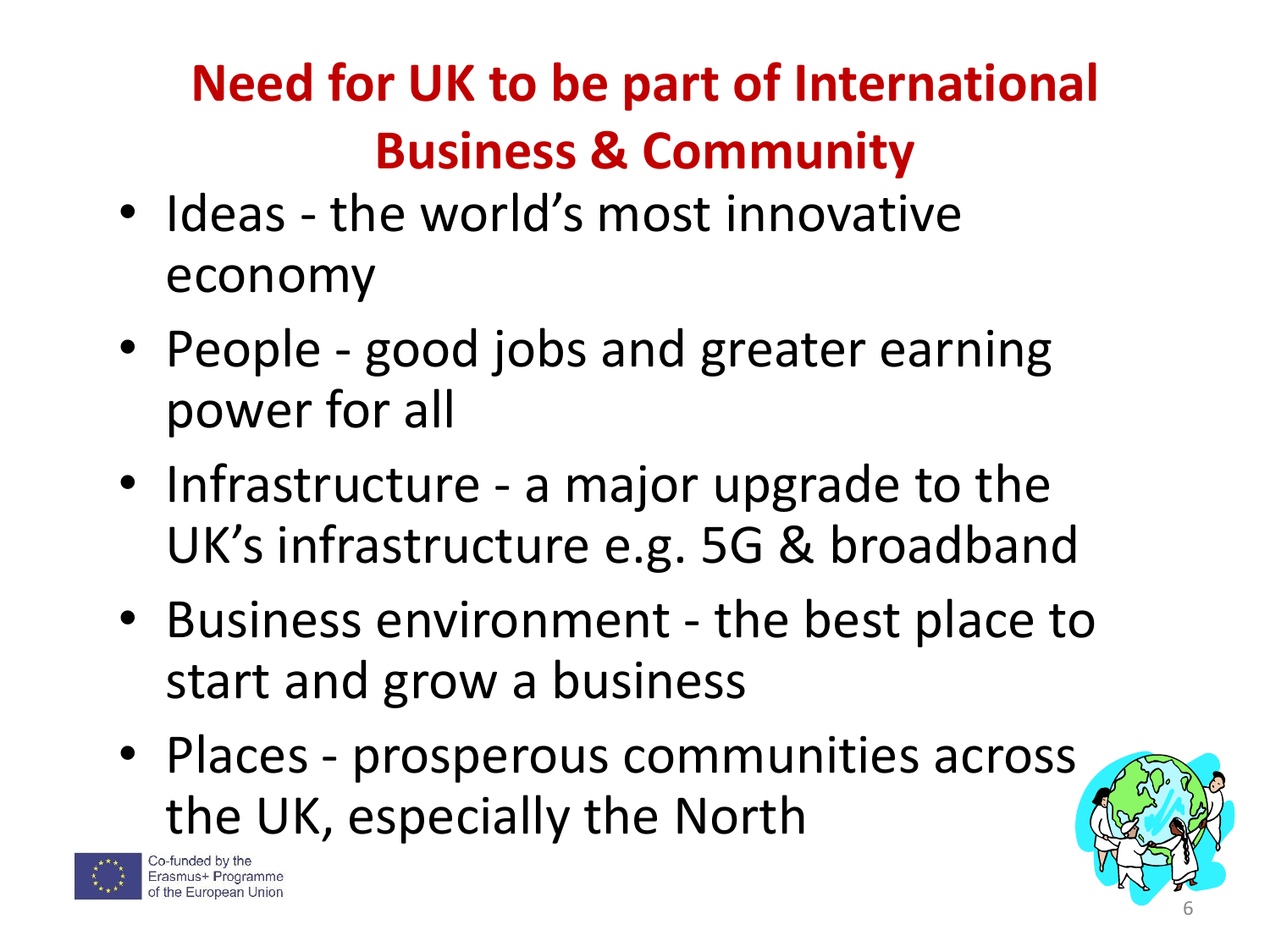## **References**

- https://www.manchester.ac.uk/discover/news/universi [ty-sets-vision-to-ensure-manchester-is-a-pioneer-for](https://www.manchester.ac.uk/discover/news/university-sets-vision-to-ensure-manchester-is-a-pioneer-for-latest-industrial-revolution/)latest-industrial-revolution/
- https://www.telegraph.co.uk/technology/2019/06/10/l [ondon-tech-week-third-europes-fastest-growing-tech](https://www.telegraph.co.uk/technology/2019/06/10/london-tech-week-third-europes-fastest-growing-tech-companies/)companies/
- [https://www.mckinsey.com/featured-insights/artificial](https://www.mckinsey.com/featured-insights/artificial-intelligence/artificial-intelligence-in-the-united-kingdom-prospects-and-challenges)intelligence/artificial-intelligence-in-the-unitedkingdom-prospects-and-challenges
- https://www.techworld.com/picture[gallery/startups/who-are-uks-unicorns-how-did-they](https://www.techworld.com/picture-gallery/startups/who-are-uks-unicorns-how-did-they-reach-their-valuations-3687718/)reach-their-valuations-3687718/
- [https://www.forbes.com/sites/davidprosser/2019/01/1](https://www.forbes.com/sites/davidprosser/2019/01/11/billion-dollar-britain-13-unicorns-from-the-uk/) 1/billion-dollar-britain-13-unicorns-from-the-uk/

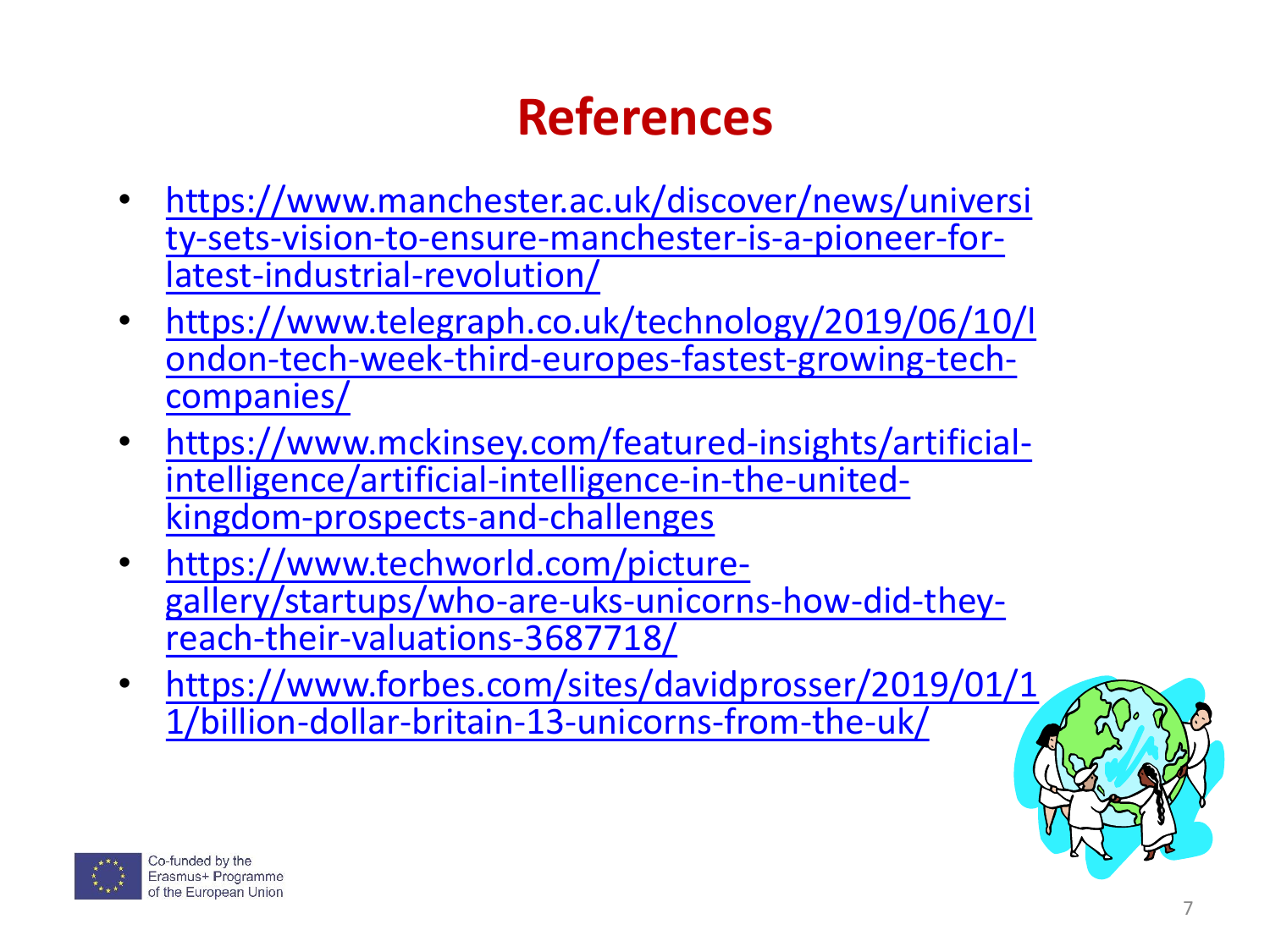## **References**

- [https://www.pwc.co.uk/industries/manufacturing/insight](https://www.pwc.co.uk/industries/manufacturing/insights/annual-manufacturing-report.html) s/annual-manufacturing-report.html
- [https://www.pwc.co.uk/industries/manufacturing/insight](https://www.pwc.co.uk/industries/manufacturing/insights/industry-4-0-global-digital-operations-survey-uk-findings.html) s/industry-4-0-global-digital-operations-survey-ukfindings.html
- [https://www.techradar.com/uk/news/what-is-industry-](https://www.techradar.com/uk/news/what-is-industry-40-everything-you-need-to-know)40-everything-you-need-to-know
- [https://www.itproportal.com/news/fourth-industrial](https://www.itproportal.com/news/fourth-industrial-revolution-could-unlock-billions-for-the-uk/)revolution-could-unlock-billions-for-the-uk/
- [https://jbcole.co.uk/brexit-manufactuhring-industry-4-0/](https://jbcole.co.uk/brexit-manufacturing-industry-4-0/)
- https://www.thelondoneconomic.com/news/in[numbers-uk-jobs-lost-to-brexit-so-far-this-year/22/06/](https://www.thelondoneconomic.com/news/in-numbers-uk-jobs-lost-to-brexit-so-far-this-year/22/06/)
- <https://innovateuk.blog.gov.uk/tag/industry-4-0/>
- https://www.pwc.com/gx/en/services/people[organisation/publications/workforce-of-the-future.html](https://www.pwc.com/gx/en/services/people-organisation/publications/workforce-of-the-future.html)